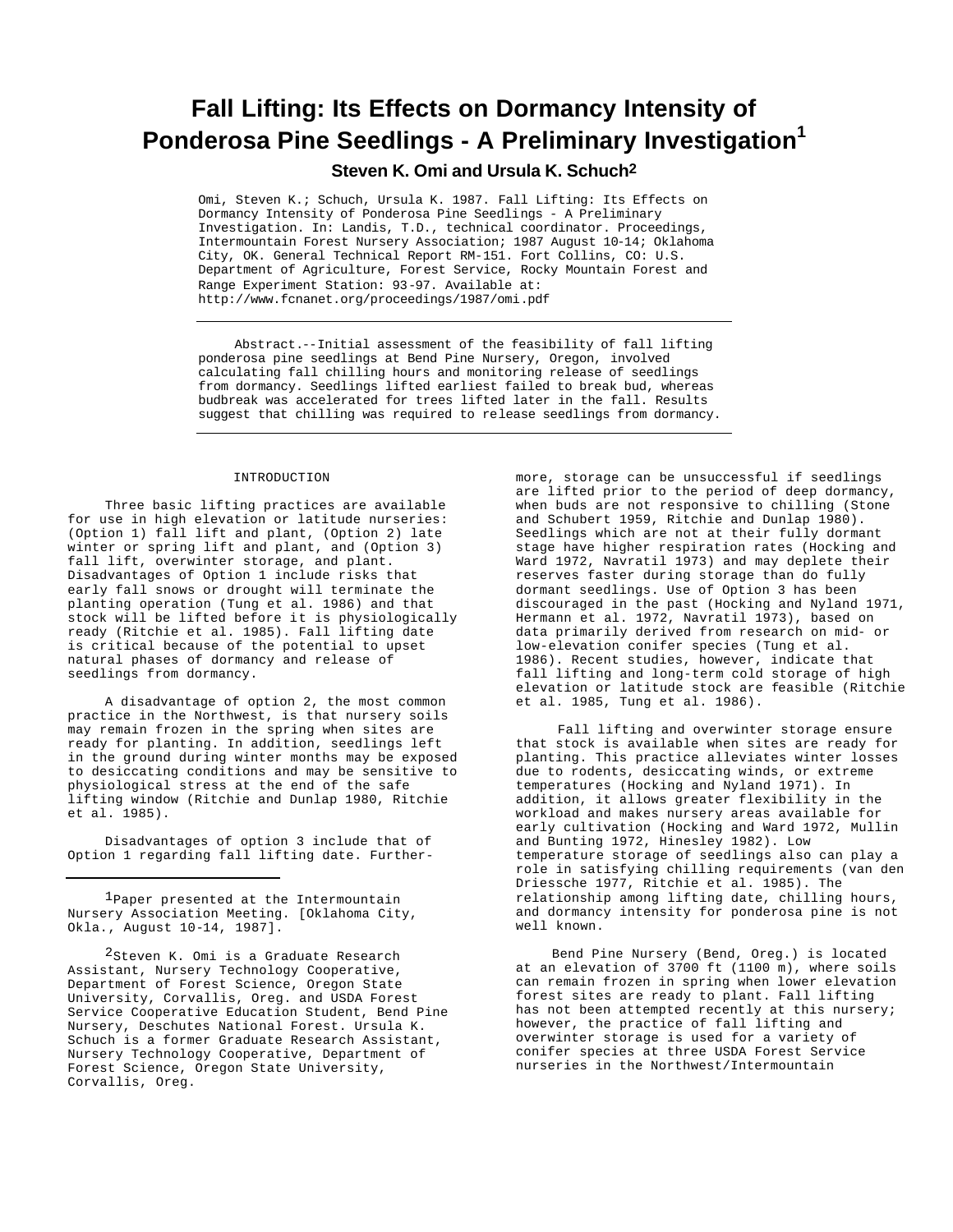region--Wind River Nursery (Carson, Wash.), Lucky Peak Nursery (Boise, Idaho), and Couer d'Alene Nursery (Idaho). These nurseries are similar to Bend Pine Nursery in that their operations are subject to winter snows and frozen soils.

A preliminary trial was initiated in fall 1986 to assess the feasibility of fall lifting at Bend Pine Nursery. The objectives of the investigation were to determine (1) the dormancy status of fall-lifted trees and the preferred chilling range for release of seedlings from dormancy, and (2) the relationship between cumulative chilling hours and budbreak.

### METHODS

Two-year old seedlings from three seed sources (courtesy of Warm Springs Indian Reservation in central Oregon--seedlots 38-85112 [3000 ft], 38-85110 [3500 ft], and 38-85105 [4000 ft]) were selected for study. These seed sources were chosen because seedlings could be destined for sites which are plantable prior to the average spring thaw in the nursery--a situation in which fall lifting and overwinter storage could be advantageous. Seedlings were shovel-lifted on three dates (October 22, November 5, and November 13, 1986) from four replications of each seed source. An additional lift of seedlings from seed source 3500 ft was made on February 19 , 1987. Immediately after lifting, seedlings were packed in ice, transported to Corvallis, Oreg., and placed in cold dark storage (2°C) for approximately 12 h. Seedlings from each replication then were potted (10 seedlings per pot, 4 pots per seed source) in a 1:1:1:2 soil:sand:peat:pumice mixture and placed in a glasshouse with a 13-h extended photoperiod supplemented with lighting from 300-watt incandescent bulbs. Daily maximum and minimum temperatures were approximately 24°C and 12°C, respectively. Soil moisture was maintained near saturation.

Dormancy intensity was determined by scoring each seedling for terminal budbreak (separation of bud scales to reveal emerging needles) and tallying percent budbreak for each pot of 10 seedlings. Seedlings were monitored for 20 wk after each 1986 lift date; the 1987 lift was assessed for 7 wk*.*

Sensors at the nursery weather station took a temperature reading every 5 min and recorded hourly averages. Cumulative chilling hours were determined by summing the number of hours that the average hourly temperature was within a given range. Temperature ranges were defined as: (1) less than or equal to  $5^{\circ}$ C (41°F), (2) 0-5°C, (3) less than or equal to 10°C (50°F), and (4) 0-10°C. The starting date for accumulation of chilling hours was set arbitrarily as September 10. Chilling hours were calculated for three sensor locations from September 10, 1986 to February 19, 1987.

To quantify the relationship between chilling hours and budbreak, percent budbreak for each seed source after 20 wk was plotted against cumulative chilling hours. Examination of residual plots after fitting linear relationships, lack of fit tests, and tests for nonconstant error variance (Weisberg 1985) suggested that linear models were not appropriate for the untransformed data. An arcsine square root transformation of the budbreak proportions was found to linearize the relationship and stabilize the variance for seed sources 3000 and 4000 ft; a quadratic term was required for fitting the regression equation for seed source 3500 ft.

#### RESULTS

Chilling hours generally started to accumulate during September, and increased later in the fall, regardless of chilling temperature range (fig. 1). However, as indicated in





figure 1, cumulative chilling hours differed, depending on the temperature range defined. For example, cumulative chilling hours in February differed nearly threefold between the temperature range less than or equal to 10°C and that from  $0$  to  $5^{\circ}$ C.

As expected, the later the lift date, the more chilling hours the seedlings received (table 1). Chilling hour data (temperature range less than or equal to 5°C) for the sensor 20 cm above ground surface indicated that the first three lift dates differed by over 100 h each (table 1). More than 2400 chilling hours were received by seedlings lifted February 19.

Percent budbreak was similar for all three seed sources (fig. 2). Budbreak in the glasshouse environment was virtually nonexistent for trees lifted October 22; no budbreak occurred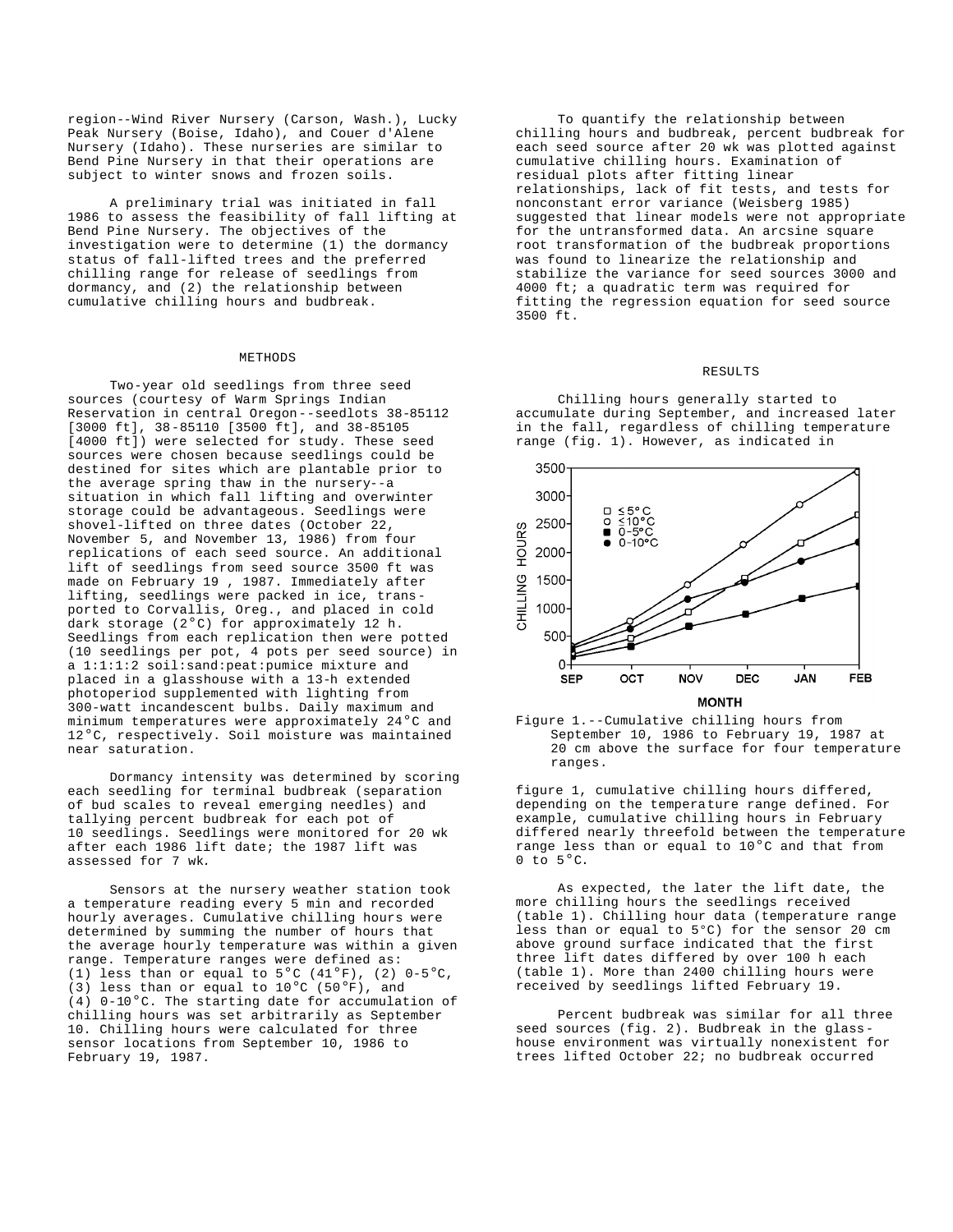in seedlings from seed sources 3000 and 4000 ft. Slightly more activity (8-13 percent budbreak after 5 mo) occurred in seedlings lifted November 5, and the percentage of seedlings which flushed after 12, 16, and 20 wk increased consistently for all seed sources lifted November 13. Budbreak was especially accelerated for seedlings (seed source 3500 ft) lifted February 19 (fig. 3). These trees achieved the same amount of budbreak after 6-7 wk as the trees lifted on November 13 did after 20 wk.

In an attempt to determine a preferred chilling range for releasing ponderosa pine seedlings from dormancy, percent budbreak after 20 wk was plotted against cumulative chilling hours for the four temperature ranges studied. Similar to findings of Ritchie et al. (1985), all chilling ranges exhibited similar patterns and none was clearly advantageous. Therefore, the range less than or equal to 5°C was utilized for remaining analyses because of its practical use in tallying chilling hours in some Northwest nurseries (Ritchie et al. 1985).

The relationship between budbreak proportion after 20 wk (transformed) and cumulative chilling hours was linear for the 3000 and 4000 ft seed sources. Regression equations derived from data on these seed sources did not differ statistically (p > .05); therefore, data were combined to produce a single linear regression model (fig.  $4$ , budbreak =  $-1.074 + .003$  [chilling hours]). Differences in chilling hours accounted for 74 percent of the variation in budbreak for

| Table 1. Chilling hours accumulated from September |  |
|----------------------------------------------------|--|
| 10, 1986 to four 1986-1987 lifting dates at        |  |
| three sensor locations for four                    |  |
| temperature ranges.                                |  |

|                             | Sensor<br>location                  | Chilling hours<br>accumulated<br>Temperature ranges |                      |                      |                      |
|-----------------------------|-------------------------------------|-----------------------------------------------------|----------------------|----------------------|----------------------|
| Time period                 | above ground $<5°C$ 0-5°C $<10°$    |                                                     |                      |                      | $0-10$ °C            |
| Sept 10-Oct 22 1.5 m        | $20 \text{ cm}$<br>surface          | 322<br>396<br>205                                   | 278<br>290<br>195    | 666<br>644<br>533    | 622<br>538<br>523    |
| Sept 10-Nov 5               | 1.5 m<br>$20 \text{ cm}$<br>surface | 443<br>533<br>337                                   | 382<br>391<br>327    | 884<br>856<br>737    | 823<br>714<br>727    |
| Sept 10-Nov 13 1.5 m        | $20$ cm<br>surface                  | 599<br>683<br>474                                   | 477<br>472<br>441    | 1065<br>1029<br>908  | 943<br>818<br>875    |
| Sept $10$ -Feb $19^1$ 1.5 m | $20$ cm<br>surface                  | 2459<br>2478<br>2551                                | 1466<br>1369<br>1863 | 3336<br>3238<br>3210 | 2343<br>2129<br>2522 |

1 Information from 4:00 p.m. December 8 to 11:00 a.m. December 9 not available.



Figure 2.--Percent budbreak (± SE) for seedlings from seed sources (A) 3000 ft, (B) 3500 ft, and (C) 4000 ft assessed for 20 wk after three lifting dates.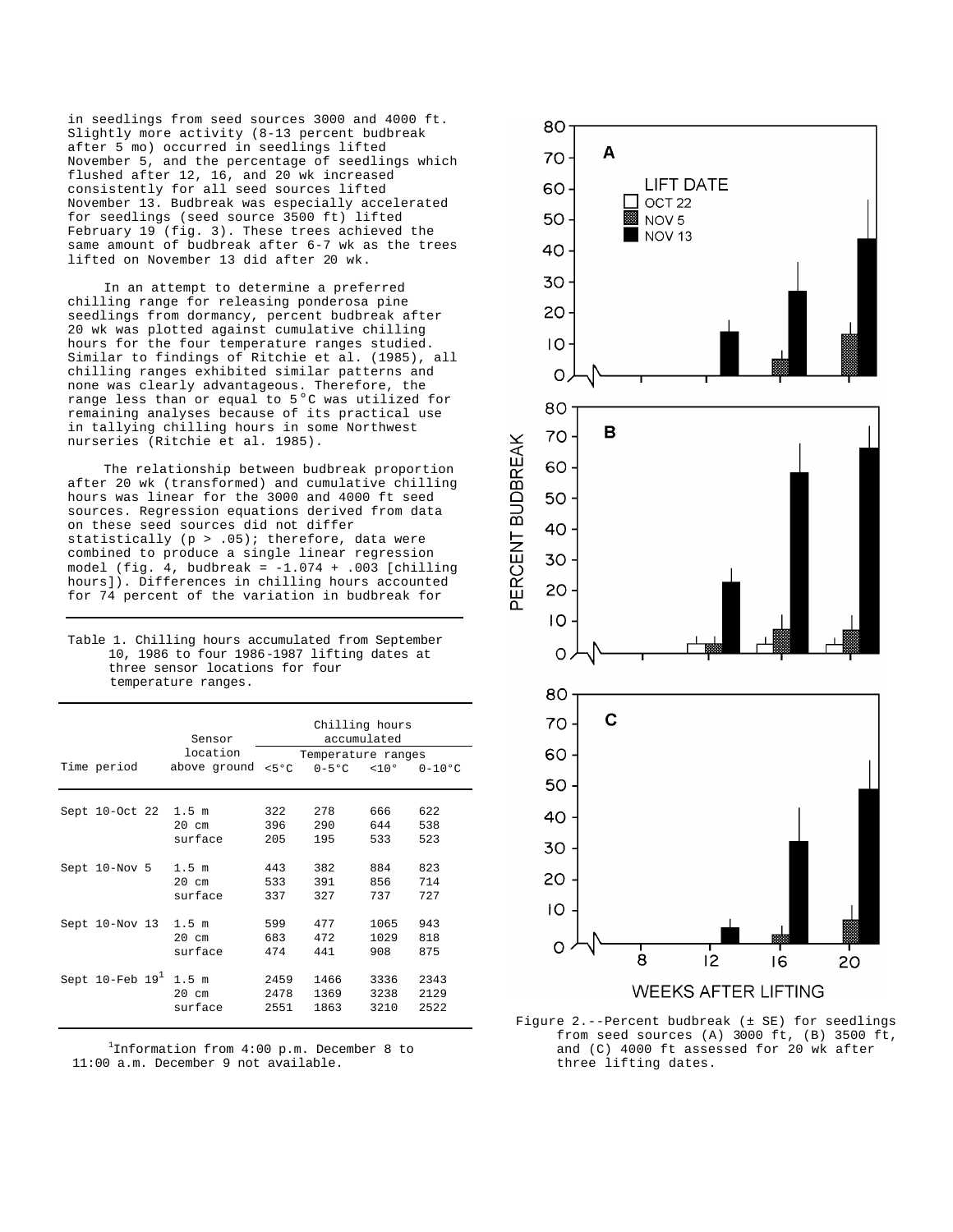these two seed sources  $(n = 24)$ . A curvilinear relationship existed for seed source 3500 ft (n = 12), with a coefficient of determination equal to .85 (fig. 4, budbreak = 2.874 – .013 [chilling hours] + .00001 [chilling hours]<sup>2</sup>).

# **DISCUSSION**

The number of chilling hours required for growth to resume following dormancy has been estimated at 1200 h at 0-10°C or 1400 h below 5°C for Douglas-fir (Ritchie and Dunlap 1980). Such information for ponderosa pine is lacking. With the assumption that differences in budbreak between lifting dates were due to differences in cumulative chilling hours, the results of this trial suggest that seedlings from the tested seedlots had a chilling requirement. Seedlings in the greenhouse were never exposed to long photoperiods (e.g., 16 h), which can compensate partially for inadequate chilling (Campbell and Sugano 1975). Apparently, seedlings were in deep dormancy during the early fall lift, and may have been unable to resume growth because they needed chilling hours (Perry 1971). Thus, seedlings could have been released from dormancy with the accumulation of chilling hours (e.g., Lavender 1985).

In contrast to the findings of this trial, Tinus et al. (1986) reported no chilling requirement for ponderosa pine. They used a high elevation (7000 ft) Arizona seed source and raised seedlings in containers under greenhouse conditions.

Chilling hour data were retrieved from the weather station with only minor problems. Installed recently (June 1986) for the USDA Forest Service Reforestation Improvement Program (see Rietveld, this proceedings), the weather station immediately showed its potential use in collecting beneficial information for the nursery. Nonetheless, determination of chilling



Figure 3.--Percent budbreak (± SE) for seedlings from seed source 3500 ft assessed for seven weeks after lifting February 19, 1987.



# CHILLING HOURS

Figure 4.--Relationship between budbreak proportion (transformed) and chilling hours for seed sources (A) 3000 and 4000 ft, and (B) 3500 ft.

requirements poses numerous problems. Not all chilling temperature hours below a specified quantity are equally effective in releasing seedlings from dormancy (Ritchie et al. 1985). In addition, the chilling period may be interrupted by warm temperatures. The relationship between chilling hours and release of seedlings from dormancy under controlled environments will be more intensively studied during fall 1987. In addition, investigations of the interaction between dormancy intensity of fall-lifted trees and the ability to tolerate long-term storage, as well as of effects of fall lifting and long-term storage on seedling carbohydrates and outplanting performance, are planned for 1987.

#### ACKNOWLEDGEMENTS

The authors appreciate the support of the Nursery Technology Cooperative, Oregon State University, USDA Forest Service Bend Pine Nursery, and the Warm Springs Indian Reservation. We also thank Pete Owston, USDA Forest Service, for the use of greenhouse space.

#### LITERATURE CITED

- Campbell, R.K., and A.I. Sugano. 1975. The phenology of bud burst in Douglas-fir related to provenance, photoperiod, chilling, and flushing temperature. Botanical Gazette 136(3):290-298.
- Hermann, R.K., D.P. Lavender, and J.B. Zaerr. 1972. Lifting and storing western conifer seedlings. Research Paper 17, 8 p. Forest Research Laboratory, Oregon State University, Corvallis, Oreg.
- Hinesley, L.E. 1982. Cold storage of Fraser fir seedlings. Forest Science 28:772-776.